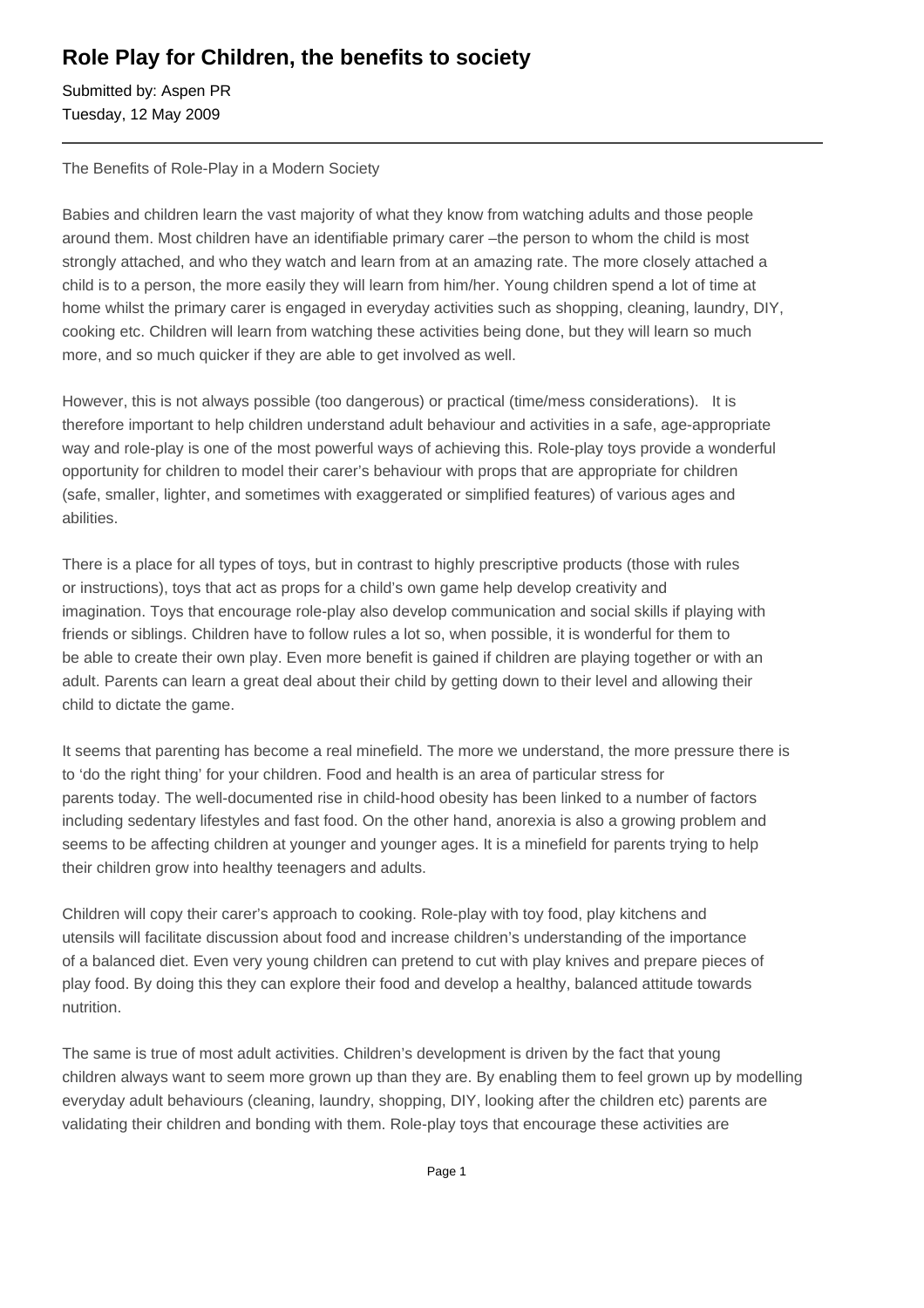incredibly valuable and should not be overlooked in favour of the latest high-tech toys. Many of the life skills that children need to develop in order to live successfully as an independent adult are not taught at school so as well as bonding with their children, increasing imagination and communication skills, parents who facilitate role play are helping them to learn skills that will benefit them in later life.

Five Top Tips to encourage positive Role-Play

1. Make it relevant to an activity that you're doing or have done recently.

2. Help your child if he/she is stuck for ideas at the start but then stand back and let them direct the play. Be willing to take directions about the role-play without trying to change them or suggest your own ideas.

3. Be enthusiastic about your child's ideas and praise them for their imagination.

4. Ask open-ended questions to encourage the progression of play - (e.g. 'what shall we do with this baking tray?' rather than 'shall I put the baking tray in the oven?').

5. Be creative with equipment - a saucepan doesn't have to only be used as a saucepan, it can be a helmet or a drum or anything else that a child wants it to be.

All items featured in this piece, plus many more suitable for role-play, are available at www.whywoodworks.co.uk.

About the Author

Dr. Amanda Gummer PhD, BA (Hons), PCHE

Amanda's work in the field of childhood development and family dynamics began while studying for her PhD. She volunteered as a childcare worker in a women's refuge where she raised the standard of facilities for children and enhanced their educational opportunities by introducing a non-threatening home-school programme for those children unable to attend schools locally.

With her work as Project Manager for Family Friends, a London-based charity that helps vulnerable parents, she successfully carried out and implemented a strategic review of the organisation whilst expanding the services that the organisation provides to families within the community.

Amanda was an associate lecturer in Child Development with the Open University until the end of 2006. She contributed to the Conservative Party's Childhood Enquiry (2008), is currently an advisory member of the All Party Parliamentary Group on Scientific Research in Learning and Education and an active member of both the National Toy Council and is the Play Research network, presenting a paper at the 2008 ITRA World Congress.

Amanda lives in Hertfordshire with her two daughters.